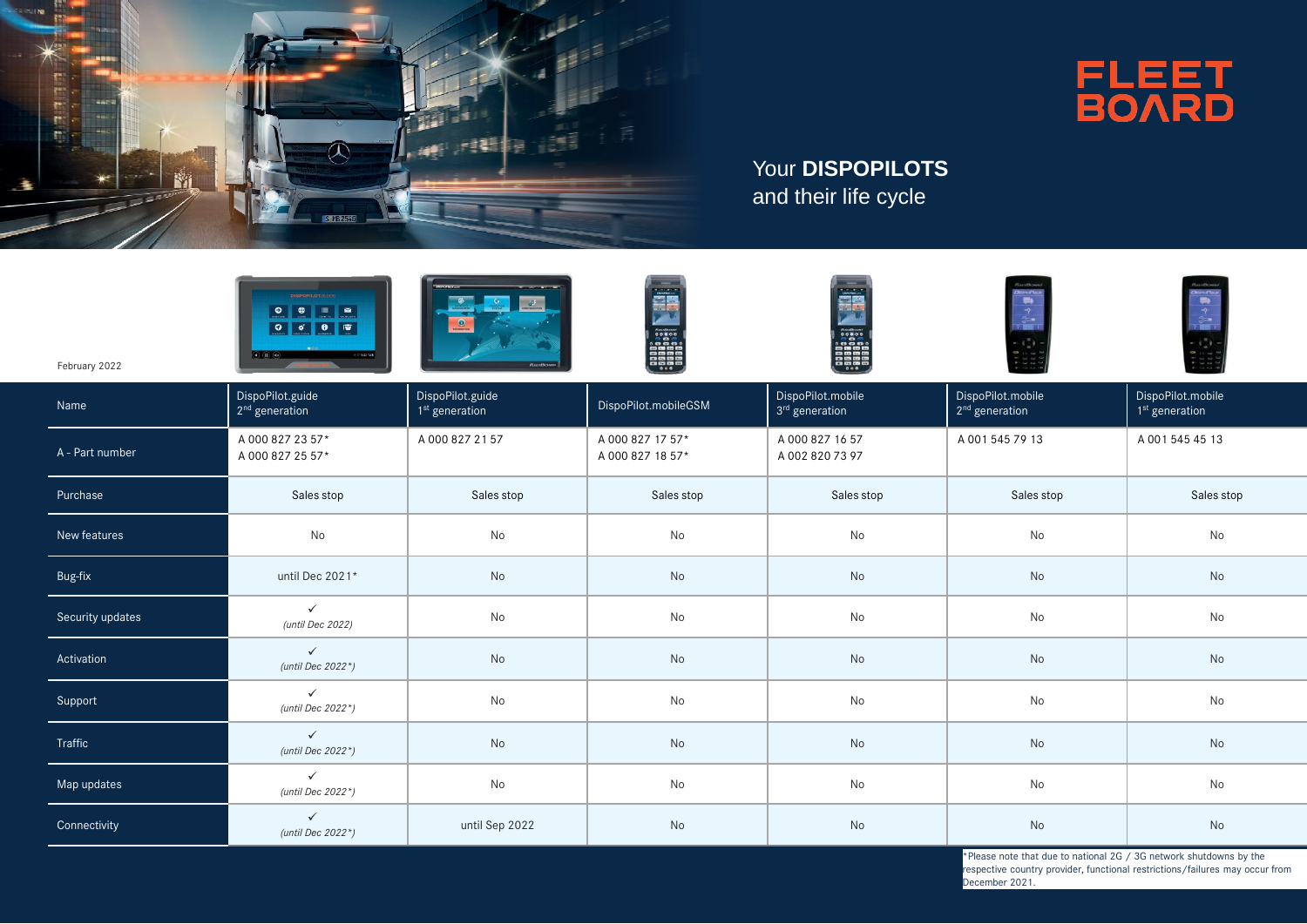



## Your **ON-BOARD COMPUTER** and their life cycle

February 2022

| Name                                                                                    | From June 2022: New Truck Data Center 7 (FB Card)_Gen 2                                                                                    |                                                                                                                   |                                                                                                                          | From June 2022: New<br>Truck Data Center 7 China | Truck Data Center 7 Brazil         | Truck Data Center 7                                                                                            |
|-----------------------------------------------------------------------------------------|--------------------------------------------------------------------------------------------------------------------------------------------|-------------------------------------------------------------------------------------------------------------------|--------------------------------------------------------------------------------------------------------------------------|--------------------------------------------------|------------------------------------|----------------------------------------------------------------------------------------------------------------|
|                                                                                         | - Mercedes-Benz Actros, Arocs 5<br>(from 06/2022)<br>- Mercedes-Benz Atego 2 (from<br>06/2022<br>- Mercedes-Benz eActros Gen2<br>(06/2022) | - Mercedes-Benz New Actros.<br>Arocs, Antos 4 (since 10/2011)<br>- Mercedes-Benz Atego 2<br>$(11/2012 - 06/2021)$ | - FMS variant for non Mercedes-<br>Benz trucks (3rd party brands)<br>- Mercedes-Benz Actros 3 via FMS-<br>interface only | - Chinese market only                            | - Brazilian market only            |                                                                                                                |
| A - Part number                                                                         | DIN-Replacement (incl. Card<br>Reader)<br>A 008 820 54 26<br>Control unit<br>A 000 446 89 60                                               | DIN-Replacement (incl. Card<br>Reader)<br>A 008 820 84 26<br>Control unit<br>A 001 446 90 60                      | DIN-Replacement (incl. Card<br>Reader)<br>A 008 820 84 26<br>$+$<br>Control unit<br>A 000 446 14 60                      | A 000 446 94 60<br>A 000 446 92 60               | A 000 446 66 60<br>A 000 446 86 60 | A 000 446 57 60<br>A 000 446 80 60<br>A 000 446 84 60<br>A 000 446 85 60<br>A 000 446 87 60<br>A 000 446 89 60 |
| Purchase                                                                                | From June 2022<br>Original equipment & retrofit                                                                                            | From June 2022 for retrofit<br>only                                                                               | From June 2022 for retrofit<br>only                                                                                      | From Okt 2022                                    | Original equipment & retrofit      | Original equipment & retrofit                                                                                  |
| New features                                                                            | $\checkmark$                                                                                                                               | $\checkmark$                                                                                                      | ✓                                                                                                                        | ✓                                                | ✓                                  |                                                                                                                |
| Bug-fix                                                                                 | $\checkmark$                                                                                                                               | $\checkmark$                                                                                                      | $\checkmark$                                                                                                             | $\checkmark$                                     | $\checkmark$                       |                                                                                                                |
| Security updates                                                                        | $\checkmark$                                                                                                                               | $\checkmark$                                                                                                      | ✓                                                                                                                        | $\checkmark$                                     | $\checkmark$                       |                                                                                                                |
| Activation                                                                              | $\checkmark$                                                                                                                               | $\checkmark$                                                                                                      | $\checkmark$                                                                                                             | $\checkmark$                                     | $\checkmark$                       | $\checkmark$                                                                                                   |
| Support                                                                                 | $\checkmark$                                                                                                                               | ✓                                                                                                                 | ✓                                                                                                                        | $\checkmark$                                     | ✓                                  | $\checkmark$                                                                                                   |
| Connectivity                                                                            | ✓                                                                                                                                          |                                                                                                                   | ✓                                                                                                                        | $\checkmark$                                     | ✓                                  |                                                                                                                |
| Compatibility with EU Smart Tachograph<br>Continental DTCO 4.0 &<br>Stoneridge SE5000-8 | $\checkmark$                                                                                                                               |                                                                                                                   |                                                                                                                          | No                                               | No                                 |                                                                                                                |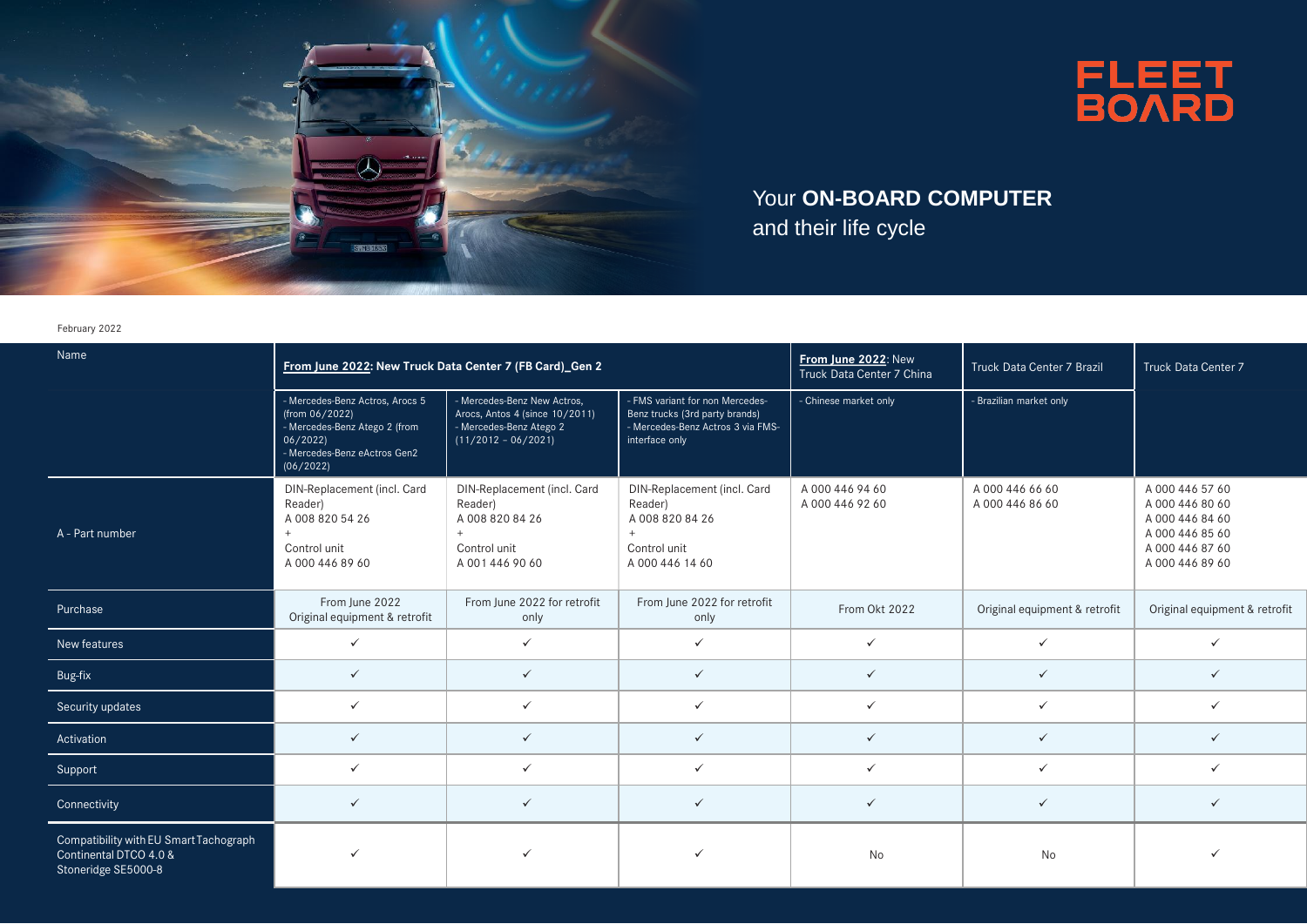



## Your **ON-BOARD COMPUTER** and their life cycle

February 2022

| Name                                                                                       | Truck Data Center 7                                      | Truck Data Center 7 (FB Card)                  | Truck Data Center 6 (FB Card)                                                | Truck Data Center 6                                                                              | Telematic Plattform 5 <sup>th</sup> generation Brazil                                            |
|--------------------------------------------------------------------------------------------|----------------------------------------------------------|------------------------------------------------|------------------------------------------------------------------------------|--------------------------------------------------------------------------------------------------|--------------------------------------------------------------------------------------------------|
|                                                                                            |                                                          |                                                |                                                                              |                                                                                                  | Brazilan market only                                                                             |
| A - Part number                                                                            | A 000 446 81 60*<br>A 000 446 71 60*<br>A 000 446 51 60* | A 000 446 70 60*<br>A 000 446 83 60*           | A 000 446 47 60*<br>A 000 446 54 60*<br>A 000 446 65 60*<br>A 000 446 69 60* | A 000 446 46 60*<br>A 000 446 53 60*<br>A 000 446 82 60*<br>A 000 446 68 60*<br>A 000 446 80 60* | A 001 446 02 60*<br>A 001 446 12 60*<br>A 001 446 13 60*<br>A 001 446 07 60*<br>A 001 446 09 60* |
| Purchase                                                                                   | Sales stop                                               | Original equipment & retrofit<br>until 06/2022 | Sales stop                                                                   | Sales stop                                                                                       | Original equipment & retrofit                                                                    |
| New features                                                                               | $\checkmark$<br>(min. until Q4 2022*)                    | $\checkmark$<br>(min. until Q4 2022*)          | $\checkmark$<br>(min. until Q4 2022*)                                        | ✓<br>(min. until Q4 2022*)                                                                       | Final software update in May 2022                                                                |
| Bug-fix                                                                                    | $\checkmark$                                             | $\checkmark$                                   | $\checkmark$                                                                 | $\checkmark$                                                                                     | Final software update in May 2022                                                                |
| Security updates                                                                           | $\checkmark$                                             | $\checkmark$                                   | $\checkmark$                                                                 | ✓                                                                                                | Final software update in May 2022                                                                |
| Activation                                                                                 | $\checkmark$                                             | $\checkmark$                                   | $\checkmark$                                                                 | ✓                                                                                                | ✓                                                                                                |
| Support                                                                                    | $\checkmark$                                             | $\checkmark$                                   | $\checkmark$                                                                 | ✓                                                                                                | ✓                                                                                                |
| Connectivity                                                                               | $\checkmark$                                             | $\checkmark$                                   | $\checkmark$                                                                 | ✓                                                                                                | ✓                                                                                                |
| Compatibility with EU<br>Smart Tachograph<br>Continental DTCO 4.0 &<br>Stoneridge SE5000-8 | ✓                                                        | $\checkmark$                                   | $\checkmark$                                                                 | $\checkmark$                                                                                     | No                                                                                               |